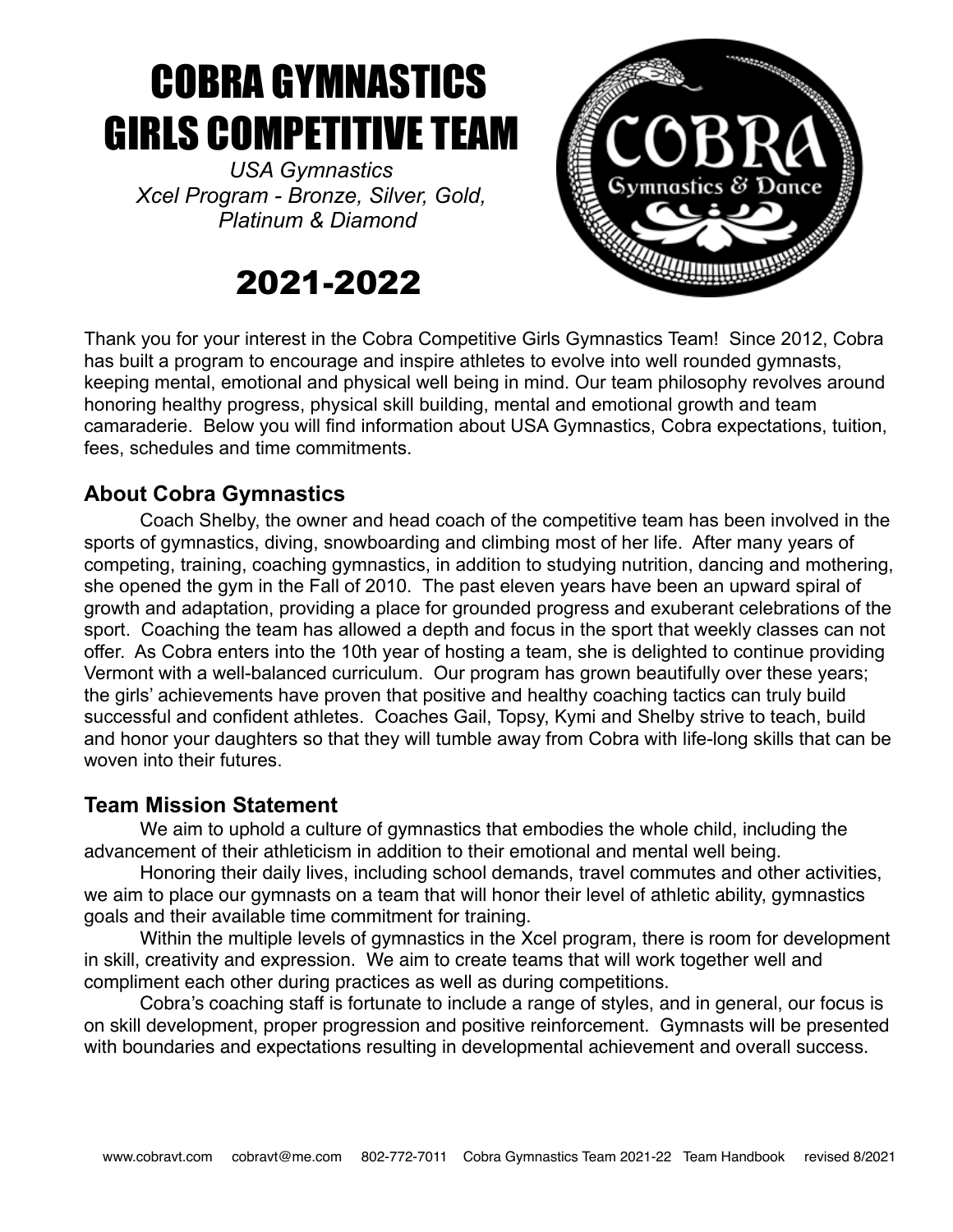# **About USA Gymnastics**

*Please visit [usagym.org](http://usagym.org) to read information about the sport of gymnastics. -Under "WOMAN" the "gymnastics 101" tab is full of interesting facts about the sport, events and requirements! -Under "ABOUT" the "guide to gymnastics" is a fun packet of great info!*



USA Gymnastics is the national governing body for the sport in the United States. It gets this designation from the U.S. Olympic Committee and the International Gymnastics Federation. Based in Indianapolis, the organization is committed to creating a culture that empowers and supports its athletes and focuses on its highest priority, the safety and well-being of the athletes. USA Gymnastics sets the rules and policies that govern the sport of gymnastics, including selecting and training the U.S. Gymnastics Teams for the Olympics and World Championships; promoting and developing gymnastics on the grassroots and national levels, as well as a safe, empowered and positive training environment; and serving as a resource center for members, clubs, fans and gymnasts throughout the United States. USA Gymnastics also provides continuing education resources for new and experienced coaches, instructors and professional members. USA Gymnastics encompasses six disciplines: women's gymnastics, men's gymnastics, trampoline and tumbling, rhythmic gymnastics, acrobatic gymnastics and gymnastics for all (aka group gymnastics).

USA Gymnastics is committed to creating a culture that empowers and supports our athletes. The organization has and will continue to take specific and concrete steps to promote athlete safety and prevent future abuse by vigorously enforcing the USA Gymnastics Safe Sport Policy, which requires mandatory reporting; defines six types of misconduct; sets standards to prohibit grooming behavior and prevent inappropriate interaction; and establishes greater accountability. Other efforts taken to strengthen that commitment include establishing a dedicated, toll-free number (833-844-SAFE), the safe sport email address ([safesport@usagym.org](mailto:safesport@usagym.org)), and online reporting to simplify the process for reporting; building a safe sport department that is developing a comprehensive education plan for members; and adopting bylaw amendments to provide the basis for further developing our safe sport programs and governance. The Athlete Assistance Fund, established by the National Gymnastics Foundation, provides financial resources for counseling services for any current or former gymnast who was a member of USA Gymnastics and suffered sexual abuse within the sport of gymnastics.

### **Xcel Programs**

*The Xcel Program is an alternative USA Gymnastics competitive program offering individual*  flexibility to coaches and gymnasts. The goal of Xcel is to provide gymnasts of varying abilities and *commitment levels the opportunity for a rewarding gymnastics experience.* 

At Cobra, over the past ten years, we have participated in both the Developmental Program (formerly the Junior Olympic or "JO" program) and the Xcel Program. During the Covid season, we opted to move to Xcel for 100% of the team as it provides us with more flexibility in routines at all levels in addition to a less rigorous training schedule for the athletes. We encourage multi-sport athletes at Cobra and the Xcel program's relaxed scoring and requirements allows our gymnasts to continue to train and compete in multiple sports.

The Xcel program currently offers five levels: Bronze, Silver, Gold, Platinum and Diamond. With the exception of the Bronze level, USAG offers a Regional competition for Xcel athletes. They must qualify at the State meet and typically must score in the top eight (regardless of age group) to attend.

#### **Placement of Athletes**

Coaches will be placing athletes on the appropriate team based on previous competition experience, gymnastics ability, strength, flexibility, attitude, coach-ability, future goals and commitment level. During the summer months, we will evaluate the girls on flexibility, strength and skill level. Our goal is to set up our athletes for success. There is room for growth within each level as most levels have a broad range of acceptable skills. Our gym goal is to have these levels established by September 1st.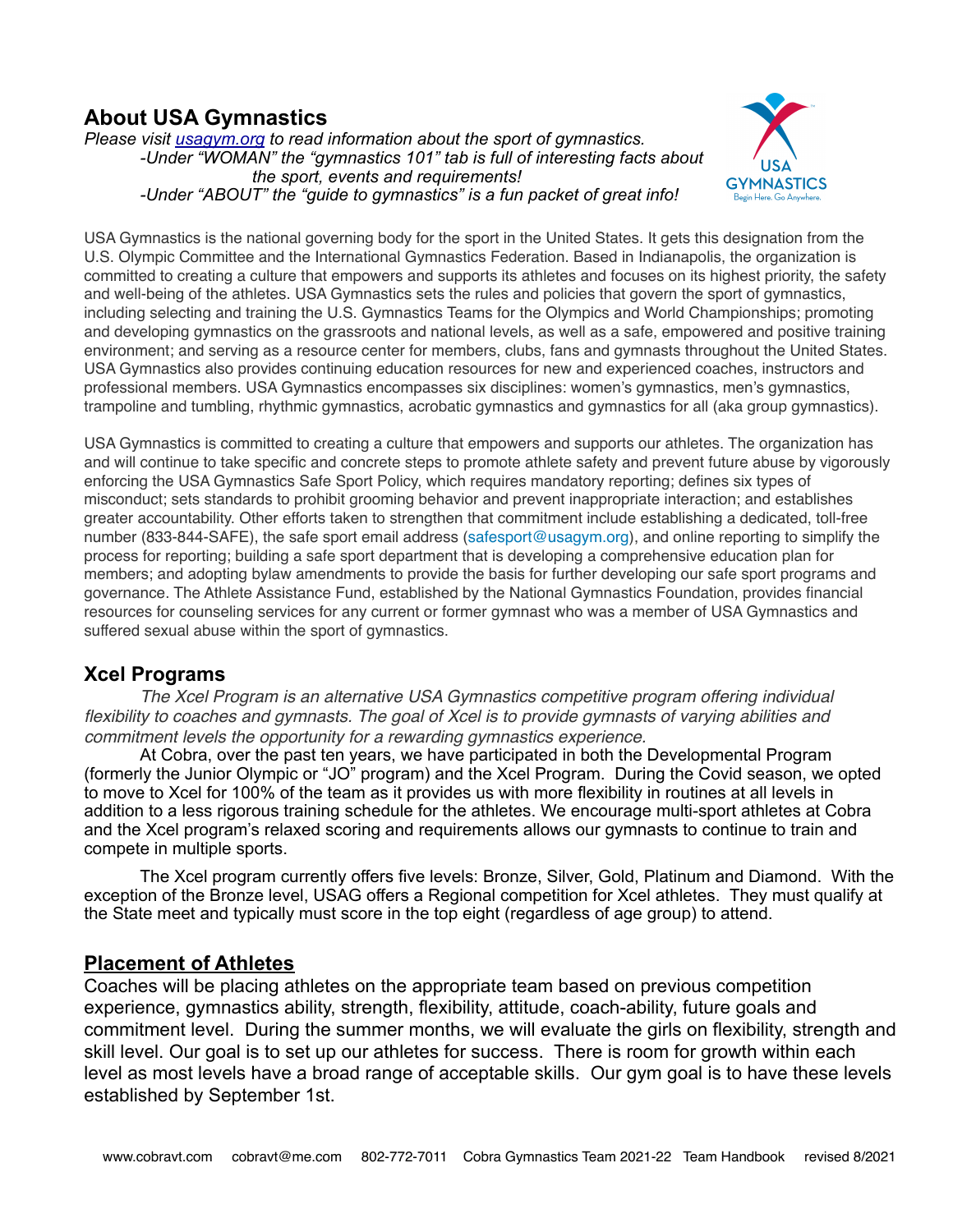#### **Practice Times**

#### *2021-22 Schedule (practice times TBD, schedule is being published August 20th):*

*All practices are 3 hours long with the exception of one earlier Bronze practice that will be 2 hours in duration. This is designated for those Bronze athletes that are young and can not stay out until 8:15pm two nights per week.*

★ Bronze Team will practice 5 or 6 hours per week.

 $\star$  Silver Team will practice 6 hours per week.

★ Gold Team is required to practice 6 hours but are encouraged to practice 9 hours per week. Hours in the gym will effect competitiveness throughout the season.

★ Platinum & Diamond Team must train 9 hours a week.

#### **Holiday Practices**

We will have practices strictly for the team over the December and February Breaks. *We do not hold practices during April Break.* Two practices each break are included in annual tuition fees for Silver, Gold, Platinum and Diamond and one practice is included for Bronze teams. These are non-refundable*.* Additional practices will be available for an additional fee if space allows.

#### **Team Week**

The days of September 7th, 8th and 9th are designated team only. Each team will come just ONE night during that week, TBD. We will have mandatory parent meetings and hope to answer all team questions during that week including but not limited to policies, meet schedules, contracts and payments questions. We will expect all sizing sheets to be submitted by the 9th of September. All other Cobra classes will begin on September 13th.

#### **Competitions/Meets**

As this year looks to still contain some Covid restrictions, we will not plan on competing until December or January. At this time, a home Cobra meet in December is tentatively on the calendar.

Bronze & Silver Teams will compete in 4-5 meets per season, December-March. All other teams will compete once or twice per month during the competition season. Gold, Platinum and Diamond teams may be eligible for more travel meets if Covid restrictions allow. Silver+ may qualify for Regionals. This will add an additional, but not mandatory meet in April or May.

Meets are typically scheduled on Saturdays or Sundays. Attendance at all meets is not required but is encouraged for team spirit, competitive consistency and goal achieving accomplishments. The meet director (not Cobra) will send out the schedule 2-4 weeks in advanced of the date of the meet, each level/team will have a meet that lasts approximately three hours. Meets can be as early as 8am or as late as 5pm.

All gymnasts must participate in **two** sanctioned meets throughout the season in order to compete at the State Meet in March *(during Covid times, only one sanctioned meet is required to qualify for States)*. To become eligible for the State Meet in March, an All-around qualifying score of 31.0 is required for all levels.

Meets are broken up into levels so our entire team will never compete in one session. We will most likely have 2-5 different sessions per meet weekend. Your gymnast is only required to attend their meet, they are welcome to stay for additional meets to cheer on their teammates.

Meet costs, times, rotation groups, and athlete order is decided by the meet directors, not the coaches. For awards, age groups are up to the meet director, decided by the number of athletes in attendance. At the State meet, the age groups will follow the State rules (see below).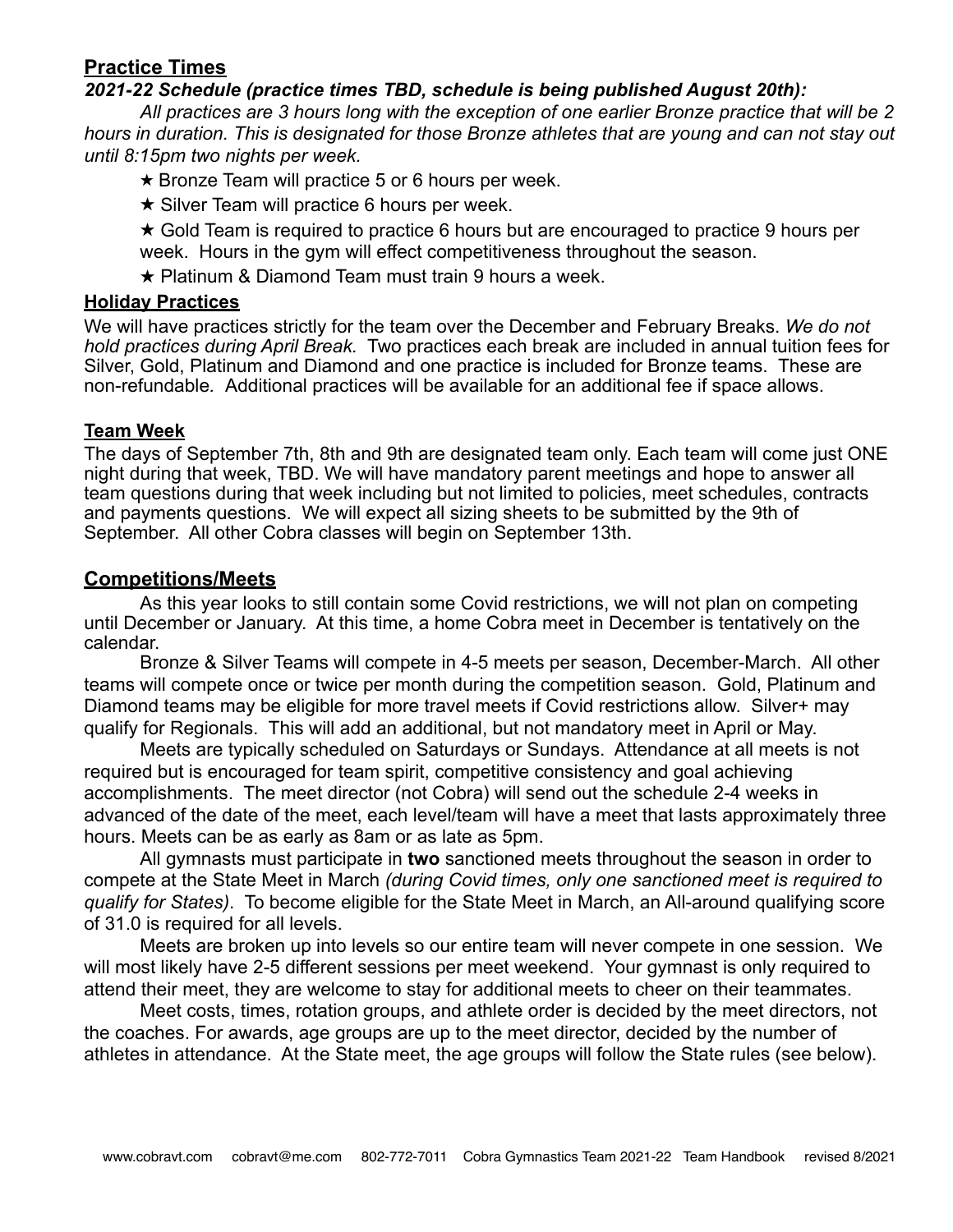Vermont Qualifying Scores and age groups for the Xcel Program are as follows: *Bronze age groups - 5-7, 8, 9, 10, 11/12, 13/14, 15+ Silver age groups – 5, 6-8, 9/10, 11/12, 13/14, 15-18, 19+ Gold, Platinum, Diamond Age groups – 5-7, 8–10, 11/12, 13/14, 15-18, 19+ Qualifying score – 31.0 to states, Event specialist qualifying score 8.0*

#### **Volunteering**

At the Cobra Meet, the State Meet and Green Mountain Cup, parents **will** be asked to volunteer. This year, USAG is requiring that any volunteers "on the floor" (meaning beyond spectator lines) be registered with USAG and have taken the Safe Sport training online. This is all free. We are still digesting this news and will speak more on it at the parent meetings.

#### **Meet & Coaching Fees**

Meets fees pay for the judges, venue, awards and sometimes meet gifts. Meet entry fees run from \$60-\$135 per meet, per gymnast. Specialty theme meets are more expensive, but will include meet gifts and enhanced experiences. Meet fees will be paid by the parents. **The meet fees are** *non refundable* **if you do not attend the meet.** Cobra registers for meets many months in advance. It is important that you inform the front desk if you are NOT attending a meet **by November**, if possible. Each meet director sets a non-refundable deadline date, this is not under Cobra's control. If you have to cancel within four weeks of scheduled meet, you will not obtain a refund. If your child is ill or becomes injured close to the meet date you are still responsible for payment.

When available, there are Team competitions at meets in addition to the individual awards. The top three Cobra scores from each level will be counted toward a team score. Trophies or banners are awarded. There is usually a \$35 charge for each team. For example: if all five levels are competing, we have five teams and will be charged \$175 to enter into the team competitions. This fee will be divided by the entire team and charged accordingly. This is a very exciting part of the meet as it unites the girls toward one goal. Check out our trophy and banner stash in the gym!!

Coaches fees include compensation for their time in addition to travel and hotel accommodations (when applicable). Two or sometimes three coaches are hired for each meet. This year, Coaches Shelby, Topsy and Kymi will attend meets.

#### **Coaching Fees, Team Fee (per meet) and Meet Fees** *combined* **in previous seasons ranged from \$400-900 with a steady average of about \$500.**

We will be using previous year's numbers to estimate meet costs. Covid is still a part of our lives, so we will use our judgment with meet scheduling. We currently have five meets on the schedule. This payment will be divided and added into your monthly tuition bill. If there are any overpaid fees, **we will credit your tuition** in May. **If there is a remaining balance, we will charge you accordingly in May.** 

#### **Leotard & Warm Up Fees**

Long sleeve leotards and custom warm ups are exciting and showcase our team at competitions. We will continue to use our current leotards for the 2021-22 competitive season for Silver+. If your daughter is new to the "upper" team (Silver +) she will need to purchase a leotard. Some leotards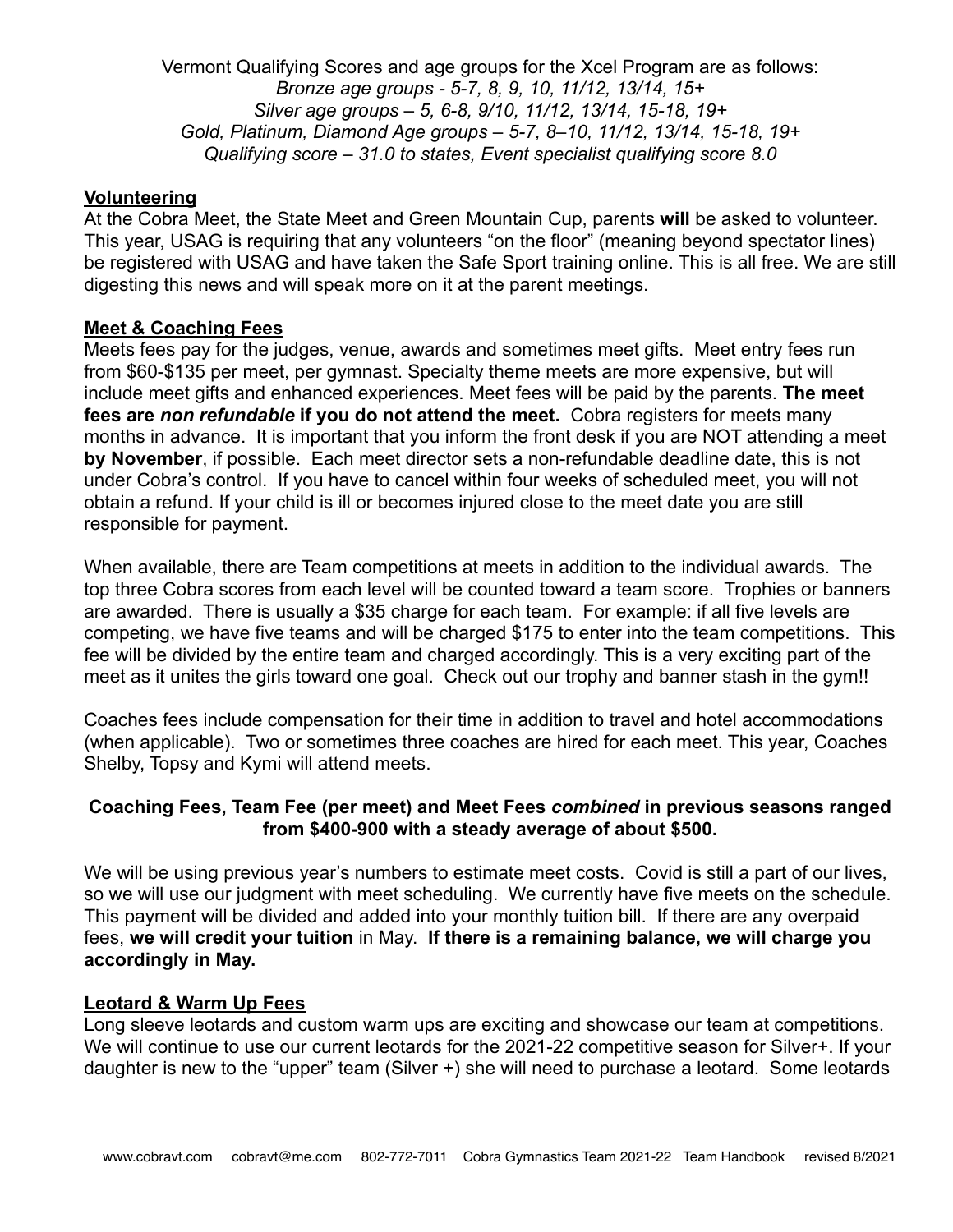will be available on consignment. Please have your current team gymnasts try on her leotard now to decide if a new leotard is necessary. No one wants a wedgie during competition!! New this year, black shorts are being allowed as part of the competition uniform. We will not make this mandatory as some girls do not like wearing shorts, but for those that do, we welcome the concept. The shorts must be lycra and non-branded.

We will be ordering new custom warm up jackets this season for all Silver+ gymnasts. We will also order new tights/leggings. **Bronze Team will only purchase a tank style leotard for practice, a long sleeve competition leotard, black GK tights and a zip up sweatshirt.**

#### **USA Gymnastics Membership Fee- MUST BE DONE BY THE PARENTS!**

Athlete Membership is valid for one competitive year, from August 1 through the following July 31. Parents must register athletes via the USAG website, visit "MEMBER SERVICES" and click "become a member".

#### **USA Gymnastics Member Services Department**

Phone Hours: Monday-Friday 9:00 am-5:00 pm ET 1-800-345-4719 toll free [membership@usagym.org](mailto:membership@usagym.org) For the 2021-22 competitive season (August 1, 2021 - July 31, 2022) Cost - \$63; First-time athletes \$25 Online Registration:

Parent/guardian of minor athletes or adult athlete may register online by logging in with their own username and password.Members joining at any time during the year will receive benefits for the remainder of the competitive year.

#### **Benefits**

- Event participation eligibility
- Top-of-the-line accident participant, catastrophic and general liability secondary insurance coverage at USA Gymnastics sanctioned events
- USA Gymnastics Membership card
- Discounts on congresses for athletes 15 years and older
- Discounts on robust educational programs, including a professional certificate program, for athletes, coaches, judges, recreational instructors, club owners and administrators
- Complimentary access to various courses including the U100 Fundamentals of Gymnastics Instruction and the U103 USA Gymnastics Fitness Course
- Competitive pipeline for women's artistic, men's artistic, trampoline & tumbling, rhythmic and acrobatic disciplines including developmental programming in each discipline
- Dedicated Safe Sport policies and procedures, educational programming, and disciplinary processes to help protect athletes and enforce a healthy culture

#### **Tuition & Attendance**

It is expected that ALL Cobra Team Members participate in the program from **September through the end of April.** Some Xcel gymnasts (Silver +) may qualify to the Regional Championships which will extend their competitive season until May. *If Xcel gymnast qualify for Regionals we expect them to keep up their competitive training schedule through Regionals. If they choose not to, we will not attend Regionals with that athlete.* We also perform in the Cobra Show in May. A reduction of practice hours is acceptable the last six weeks of the season, but please keep in mind this is one of the most exiting parts of the season. The girls are strong and ready to learn new and thrilling skills after the competition season. *Two weeks advanced notice is required when dropping a practice day.* Year round participation is not required to be on the Xcel team however, it is encouraged.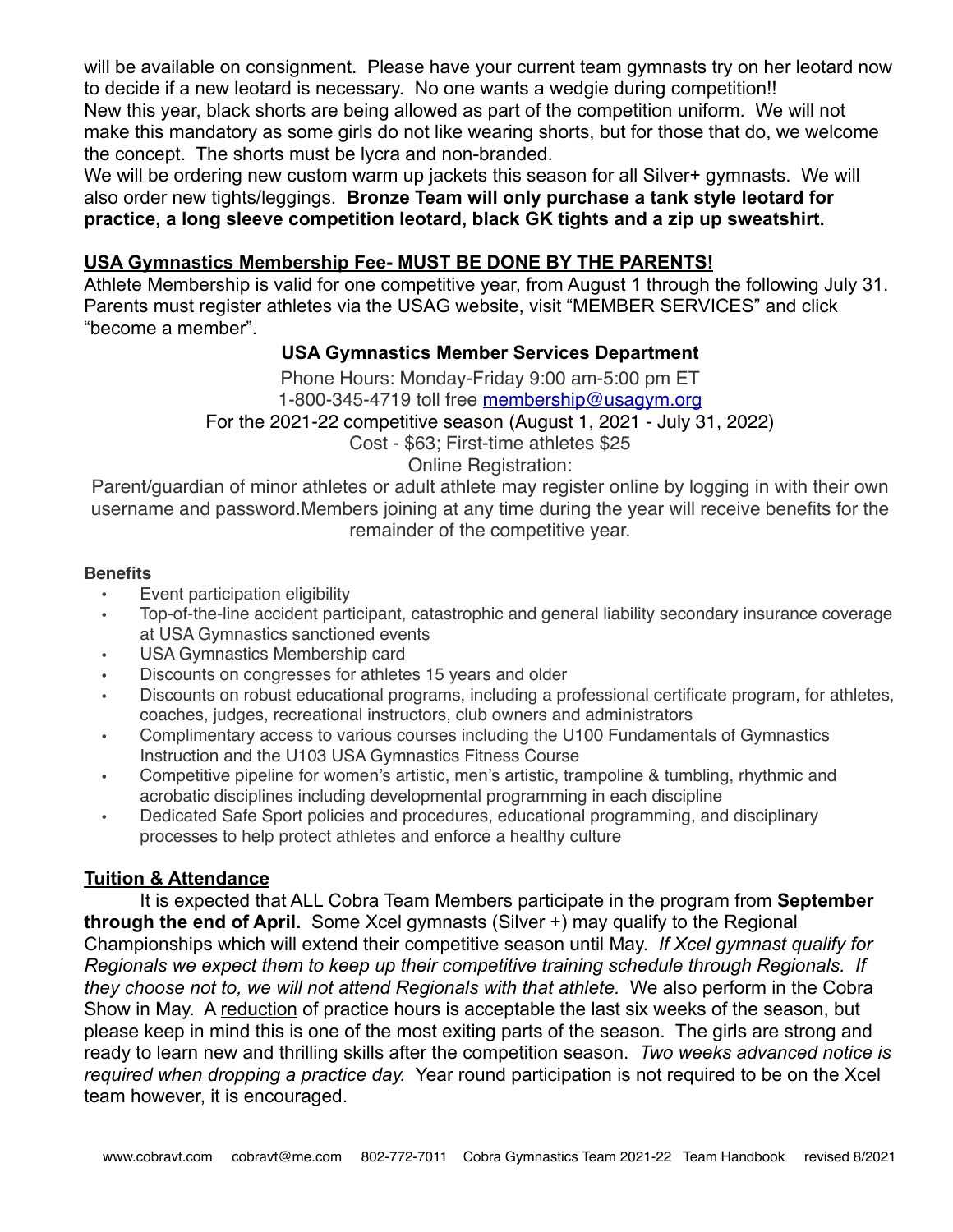**Tuition is calculated for the 34-week season, plus team week and holiday practices. This amount plus meet fees are paid monthly; ten monthly installments, September-June. You may choose to pay in full or in two payments, September & January.** All monthly team payments are due on the 20th of each month. A \$15 late fee will be charged after the due date. After 30 days, if no attempts to make a payment have been communicated, an additional late fee will be added to your bill and your gymnast will not be allowed to participate in practices or meets. No credit will be given for these missed practices. If your child is opting to retire from the team, you must follow the TEAM drop procedure of Cobra and submit, in writing, a notice of drop *twoweeks* in advance.

**We can not credit missed practices. There is no exception.** If missing due to *illness, injury or meet conflict*, you may schedule a make-up with us via email or at the front desk. When signing up for team, you are agreeing to the schedule as is. We spend many hours developing our staffing and lesson plans around the planned roster/level. If you or your gymnast choose to miss practice due to a school event or vacation we are not responsible for the time missed in the gym. Please consider the meet schedule when choosing to take your daughter out of the gym. Missing practices the week of the meet is stressful for both athletes and coaches.

Depending on the injury, we expect injured athletes to attend practices and use our modified injury lesson plans. Working through injury is difficult, but the support of coaches and teammates is paramount to an easy transition back into the gym.

Please keep both physical and mental wellness in mind throughout the season. The girls do not function well when ill, please keep them home and use the illness make-ups.

If the gym is forced to closed due to weather we will do all we can to open other practices for make-ups, but there is no guarantee of make-up time.

#### **Floor Routines & Private Lessons**

All Bronze and Silver teams will learn their floor and beam routines during practice times. For any new Xcel Gold, or any Platinum or Diamond who are due for a new floor routine, one 90 minute private lesson (two hour for Diamond) in the Fall will be required for choreography. Team girls will keep their floor routine for two seasons. *A \$110 fee will be due at the time of the lesson.* This fee includes choreography, written notes and any necessary touch ups throughout the season. *Music is not included*. This is a very reasonable price for floor choreography. Coach Shelby is the primary choreographer. You are responsible for finding/purchasing music. We use [energym.com](http://energym.com) and floortracks.net frequently, but there are many sites available. **Please do not send youtube links**. The music needs to be received in itunes format at least three days in advance of the lesson. If your daughter is having trouble finding music, please consult with Shelby. Video recording the routines is encouraged and up to the family to execute.

Traditional private lessons range from \$40-\$50 per hour or \$65 per semi-private lessons. *We only allow private lesson for those gymnasts who show proficiency and dedication during practice times.* Private lessons times are rare; 3-4pm on weekdays, Sundays or vacation weeks can be made available.

#### **Communication**

The primary source of communication is via team emails. Shelby will try to limit these to monthly "newsletters", but on occasion an event, opportunity or change arises and will send emails of shorter nature. It's recommended you make a Cobra folder within your inbox so you can reference past information easily. *This document you are reading is good to reference!*

Please be aware that you are joining a community and you are responsible for understanding the content, procedures and methods that we use for our team program. This